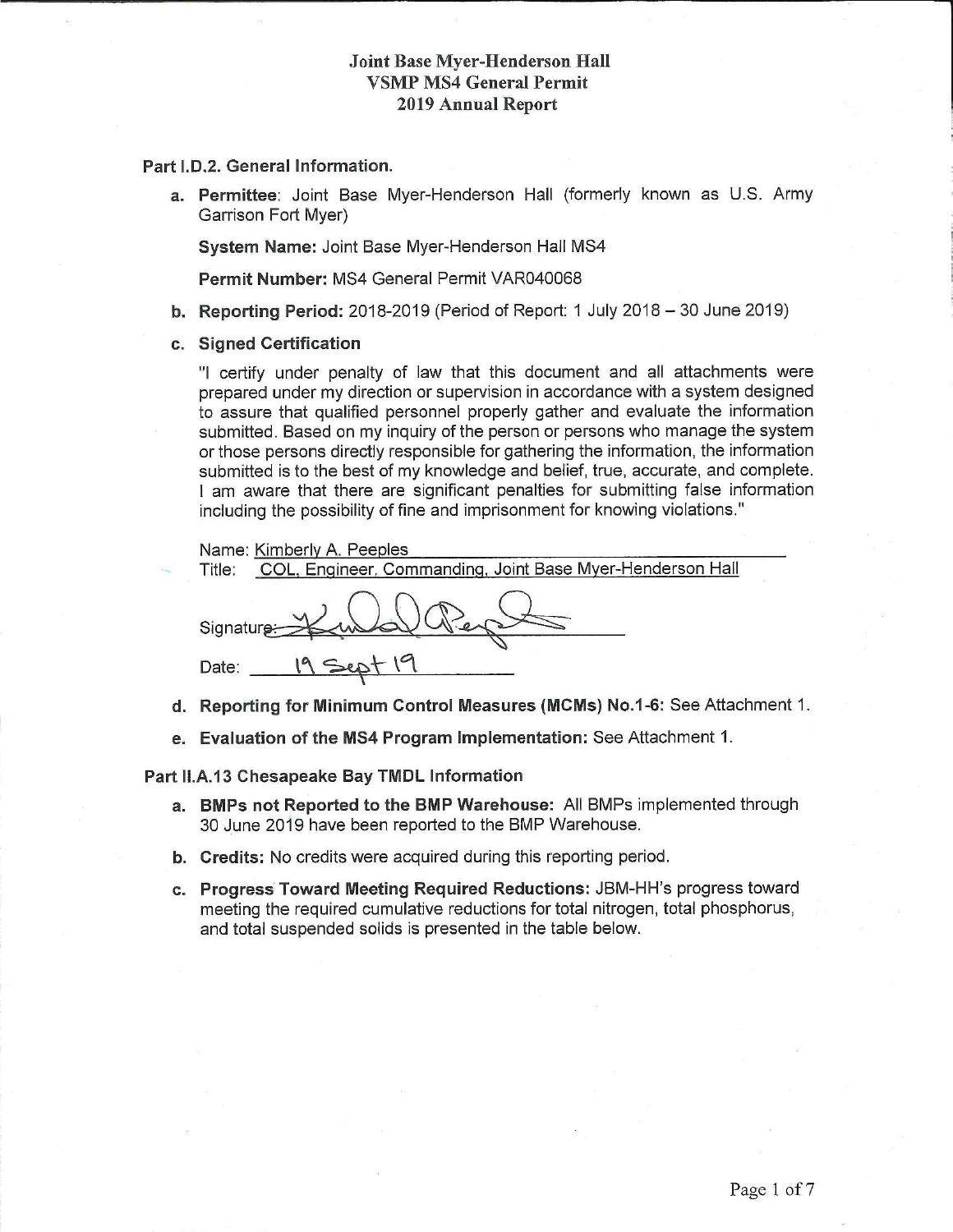### **Joint Base Myer-Henderson Hall VSMP MS4 General Permit 2019 Annual Report**

| <b>First Permit Cycle BMPs</b>                           | <b>TN</b><br><b>Removed</b><br>(lbs/yr) | TP Removed (lbs/yr) | <b>TSS</b><br>Removed<br>(lbs/yr) |
|----------------------------------------------------------|-----------------------------------------|---------------------|-----------------------------------|
| Permeable Pavement Area -<br><b>Special Events Area</b>  | 4.23                                    | 0.59                | 264.39                            |
| Bioretention Area - Special Events<br>Area               | 11.61                                   | 1.59                | 657.01                            |
| <b>Building 406 Demolition</b>                           | 15.07                                   | 1.61                | 747.94                            |
| Bio-swale near Sheridan Ave and<br>Pershing Dr.          | 2.84                                    | 0.41                | 212.9                             |
| Permeable Pavement near<br>Sheridan Ave and Pershing Dr. | 2.11                                    | 0.3                 | 179.62                            |
| Bioswale near the Fitness Center<br>Parking Lot          | 2.63                                    | 0.38                | 165.1                             |
| Bio-retention – East Lot Island                          | 8.71                                    | 1.19                | 423.44                            |
| Street Sweeping (SCP-4, every 4<br>weeks)                | 35.34                                   | 13.2                | 17784                             |
| <b>Total Pollutant Removal</b>                           | 82.54                                   | 19.27               | 20434.4                           |
| 2028 Pollutant Goal (lb)                                 | 270.8                                   | 27.6                | 31529.6                           |
| % 2028 Goal                                              | 30.48%                                  | 69.82%              | 64.81%                            |

### **d. BMPs Planned for Next Reporting Period:**

• Continue street/parking lot sweeping

### **Part II.A.9 Local TMDL Information**

#### **Summary of Actions:**

The MS4 General Permit requires permittees to address pollutants for which the MS4 has been assigned a wasteload allocation (WLA) in an approved TMDL (other than the Chesapeake Bay TMDL). Because JBM-HH discharges to the Potomac River, the Installation is required to have a TMDL Action Plan for polychlorinated biphenyls (PCBs). The PCB TMDL Action Plan for JBM-HH was developed from March-July 2016 and submitted to the Virginia DEQ on 18 July 2016. The Plan was approved by DEQ in a letter dated 26 July 2016.

A summary of the implementation actions included in the PCB TMDL Action Plan and the progress for these actions is provided below:

| <b>Action</b>            | <b>Progress</b>                            |
|--------------------------|--------------------------------------------|
| Develop a PCB fact sheet | To reach a wide audience of base-wide      |
|                          | residents, employees, and military         |
|                          | personnel (current and retirees) that      |
|                          | utilize the services at JBM-HH, an article |
|                          | about PCBs and the PCB TMDL Action         |
|                          | Plan was prepared and published in the     |
|                          | widely-read base newspaper, the            |
|                          | Pentagram. The article was published on    |
|                          | March 7, 2017. An additional fact sheet is |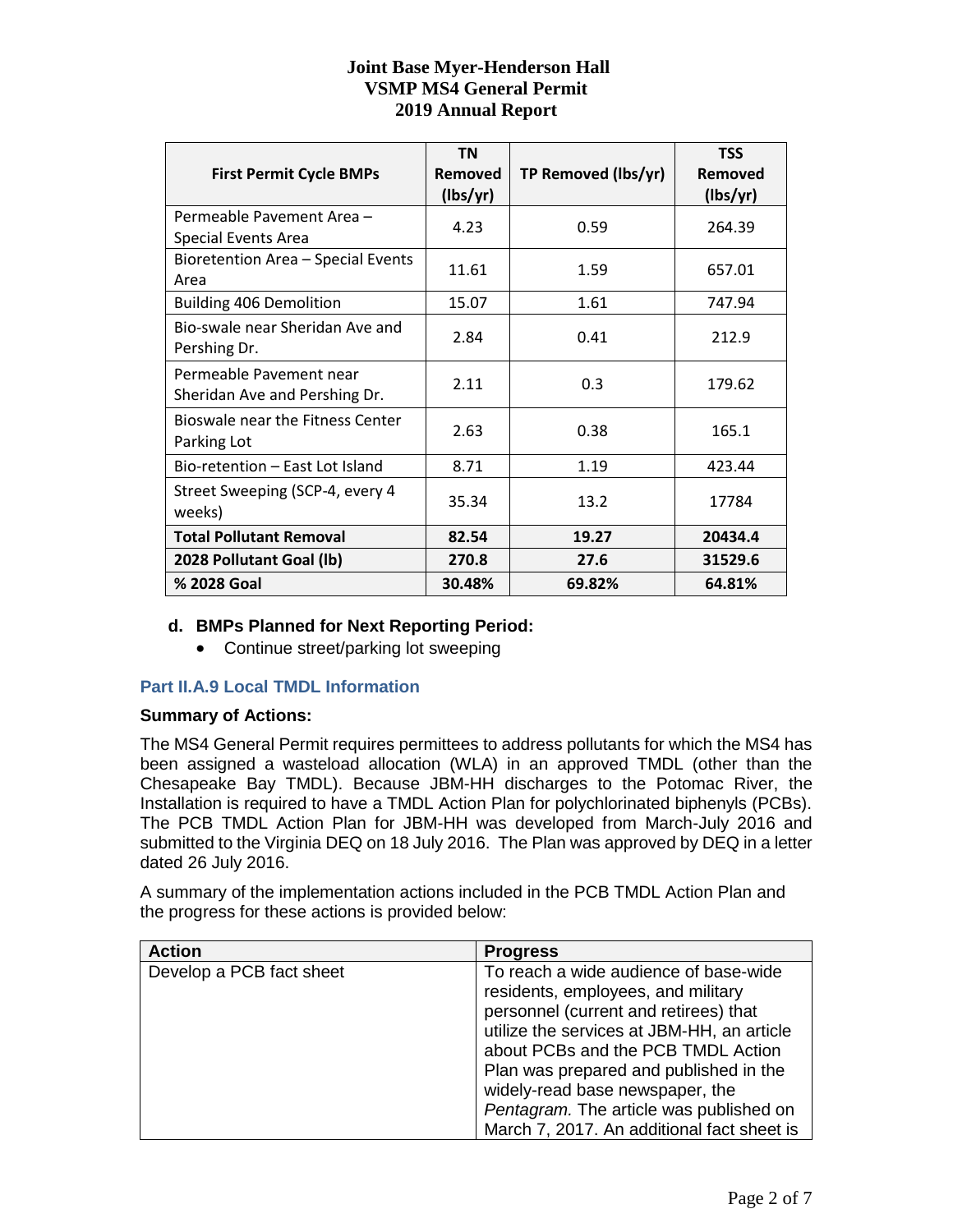### **Joint Base Myer-Henderson Hall VSMP MS4 General Permit 2019 Annual Report**

|                                                                                                                                                                               | in progress and will be distributed as<br>appropriate.                                                                                                                                                                                                                                                                                                                                                                                                                                                      |
|-------------------------------------------------------------------------------------------------------------------------------------------------------------------------------|-------------------------------------------------------------------------------------------------------------------------------------------------------------------------------------------------------------------------------------------------------------------------------------------------------------------------------------------------------------------------------------------------------------------------------------------------------------------------------------------------------------|
| Continue to perform routine maintenance,<br>as required, of BMPs that may help to<br>control PCBs, such as detention basins                                                   | Routine maintenance of systems and<br>BMPs that may help control PCBs is<br>scheduled and performed as needed.                                                                                                                                                                                                                                                                                                                                                                                              |
| Develop PCB sampling plan to comply<br>with PCB TMDL requirements                                                                                                             | A PCB sampling plan was included in the<br>PCB TMDL Action Plan that identified<br>three outfalls in areas with historic PCB<br>use for sampling. To date, two of the<br>outfalls (013 and 021) have been<br>sampled twice and one outfall (012) has<br>been sampled once. There were no PCBs<br>detected in any of the samples collected<br>to date. Issues with access have<br>prevented the collection of a second<br>sample at outfall 012. This outfall will be<br>sampled in late 2019 or early 2020. |
| Modify existing stormwater pollution<br>prevention training materials for municipal<br>operations to include a section on<br>identifying and reporting potential PCB<br>leaks | Annual stormwater pollution prevention<br>training materials for Public Works<br>employees were modified in 2017 to<br>include PCB TMDL awareness, PCB<br>source identification, and reporting<br>information.                                                                                                                                                                                                                                                                                              |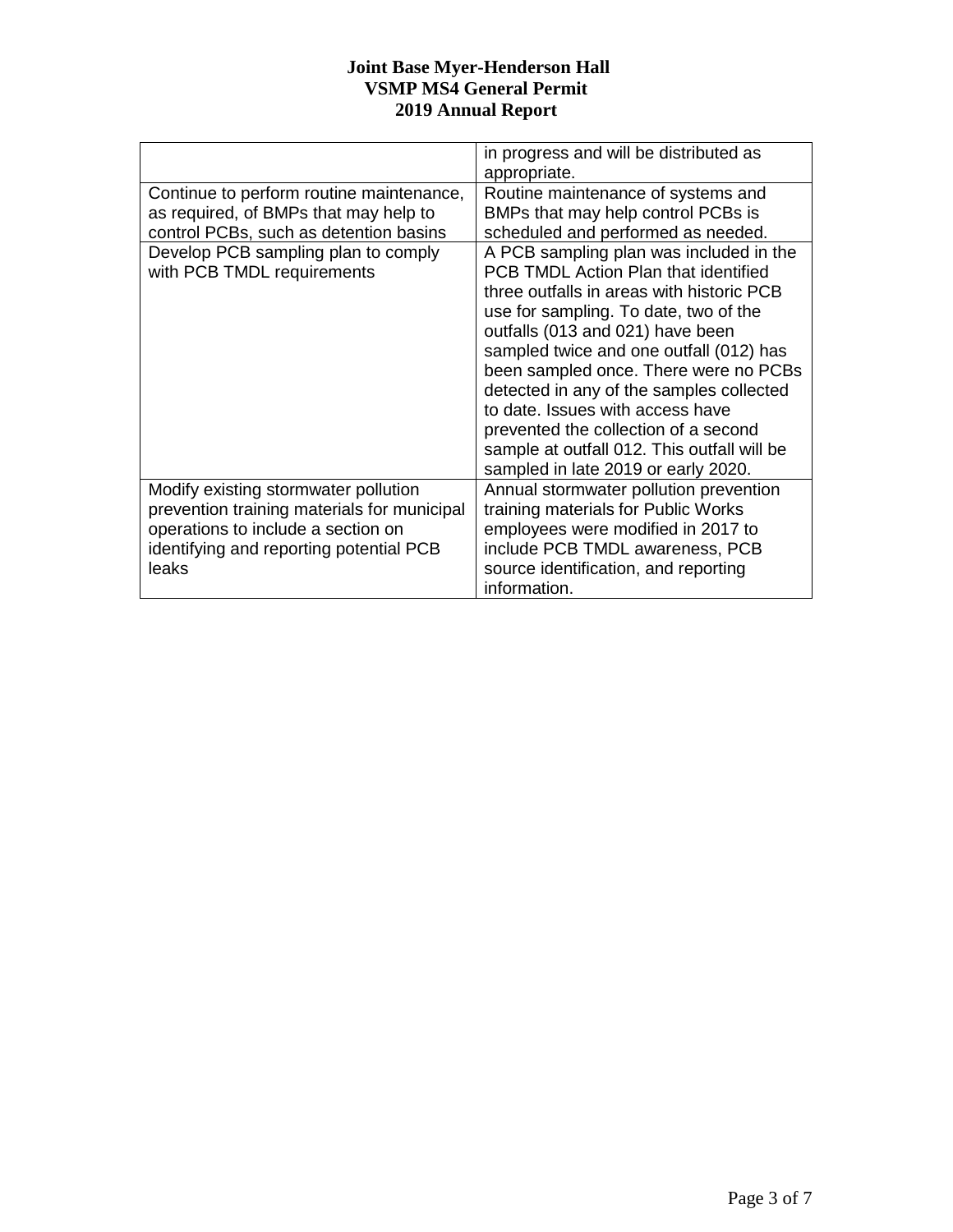**JBM-HH Minimum Control Measure Progress Evaluation**

| <b>Permit Section: Requirement</b>                                                                                                                  | <b>Implementation/Progress Summary</b>                                                                                                                                                                                                                                           |                                                                                                                                                                                                                                                                                                                                                                                                                                                                                                                                                                                                                                                                                                                                                                                                         |
|-----------------------------------------------------------------------------------------------------------------------------------------------------|----------------------------------------------------------------------------------------------------------------------------------------------------------------------------------------------------------------------------------------------------------------------------------|---------------------------------------------------------------------------------------------------------------------------------------------------------------------------------------------------------------------------------------------------------------------------------------------------------------------------------------------------------------------------------------------------------------------------------------------------------------------------------------------------------------------------------------------------------------------------------------------------------------------------------------------------------------------------------------------------------------------------------------------------------------------------------------------------------|
| Minimum Control Measure 1: Public Education and Outreach on Stormwater Impacts                                                                      |                                                                                                                                                                                                                                                                                  |                                                                                                                                                                                                                                                                                                                                                                                                                                                                                                                                                                                                                                                                                                                                                                                                         |
| Part I.E.1.g(1): A list of the high-priority stormwater issues the<br>permittee addressed in the public education and outreach<br>program;          | The High-Priority WQ Issues at JBM-HH are:<br>• Oil & grease, hydrocarbons and related pollutants<br>• Sediment<br>• Trash and litter<br>These high-priority issues are addressed by activities as described below and in the Public Education and Outreach Pla<br>Program Plan. |                                                                                                                                                                                                                                                                                                                                                                                                                                                                                                                                                                                                                                                                                                                                                                                                         |
|                                                                                                                                                     | <b>High-Priority</b><br><b>WQ Issue</b>                                                                                                                                                                                                                                          | <b>Activity</b>                                                                                                                                                                                                                                                                                                                                                                                                                                                                                                                                                                                                                                                                                                                                                                                         |
| Part I.E.1.g(2): A list of the strategies used to communicate<br>each high-priority stormwater issue.                                               | Oil & grease,<br>hydrocarbons<br>and related<br>pollutants                                                                                                                                                                                                                       | • Updated Stormwater Pollution Prevention brochures for new employees at JBM-HH, included in the<br>• Presented stormwater pollution prevention topics at the Environmental Quality Control Committee (<br>May 2019; and provided information on stormwater issues to directors and managers of other depa<br>further disseminated among Installation staff.<br>. Published an article in the Pentagram, JBM-HH's weekly newspaper, regarding the health of the Ch<br>can help protect it.<br>• Distributed stormwater pollution prevention table tents at the Dining Facility.                                                                                                                                                                                                                         |
|                                                                                                                                                     | Sediment                                                                                                                                                                                                                                                                         | • Updated Stormwater Pollution Prevention brochures for new employees at JBM-HH, included in the<br>• Presented stormwater pollution prevention topics at the Environmental Quality Control Committee (<br>May 2019, and provided information on stormwater issues to directors and managers of other depa<br>further disseminated among Installation staff.<br>• Published an article in the Pentagram, JBM-HH's weekly newspaper, regarding the health of the Ch<br>can help protect it.<br>• Published an article in the Pentagram describing how to prevent sanitary sewer backups and why p<br>environment.<br>• Distributed stormwater pollution prevention table tents at the Dining Facility.                                                                                                   |
|                                                                                                                                                     | Trash and<br>Litter                                                                                                                                                                                                                                                              | • Updated Stormwater Pollution Prevention brochures for new employees at JBM-HH, included in the<br>• Presented stormwater pollution prevention topics at the Environmental Quality Control Committee (<br>May 2019, and provided information on stormwater issues to directors and mangers of other depart<br>further disseminated among Installation staff.<br>. Published an article in the Pentagram, JBM-HH's weekly newspaper, regarding the health of the Ch<br>can help protect it.<br>• Published an article in the Pentagram, JBM-HH's weekly newspaper, on how sewage backups can<br>• Published an article in the Pentagram describing how to prevent sanitary sewer backups and why p<br>environment.<br>• Distributed stormwater pollution prevention table tents at the Dining Facility. |
| Minimum Control Measure 2: Public Involvement/Participation                                                                                         |                                                                                                                                                                                                                                                                                  |                                                                                                                                                                                                                                                                                                                                                                                                                                                                                                                                                                                                                                                                                                                                                                                                         |
| Part I.E.2.f(1): A summary of any public input on the MS4<br>program received (including stormwater complaints) and how<br>the permittee responded; |                                                                                                                                                                                                                                                                                  | No public input, including complaints, was received regarding the MS4 program.                                                                                                                                                                                                                                                                                                                                                                                                                                                                                                                                                                                                                                                                                                                          |
| Part I.E.2.f(2): A webpage address to the permittee's MS4<br>program and stormwater website;                                                        | https://home.army.mil/jbmhh/index.php/teamJBMHH/about/Base/stormwater-pollution-prevention-jbm-hh-1                                                                                                                                                                              |                                                                                                                                                                                                                                                                                                                                                                                                                                                                                                                                                                                                                                                                                                                                                                                                         |

#### an, which is included as Appendix D of JBM-HH's MS4

e new hire packets.

(EQCC) Meetings held in 12 October 2018 and 30 artments and organizations on the Installation to be

hesapeake Bay and how members of the Installation

e new hire packets. (EQCC) Meetings held in 12 October 2018 and 30 artments and organizations on the Installation to be

hesapeake Bay and how members of the Installation

*Preventing backups is important in protecting the* 

e new hire packets. (EQCC) Meetings held in 12 October 2018 and 30 tments and organizations on the Installation to be

hesapeake Bay and how members of the Installation

be prevented. **Preventing backups is important in protecting the**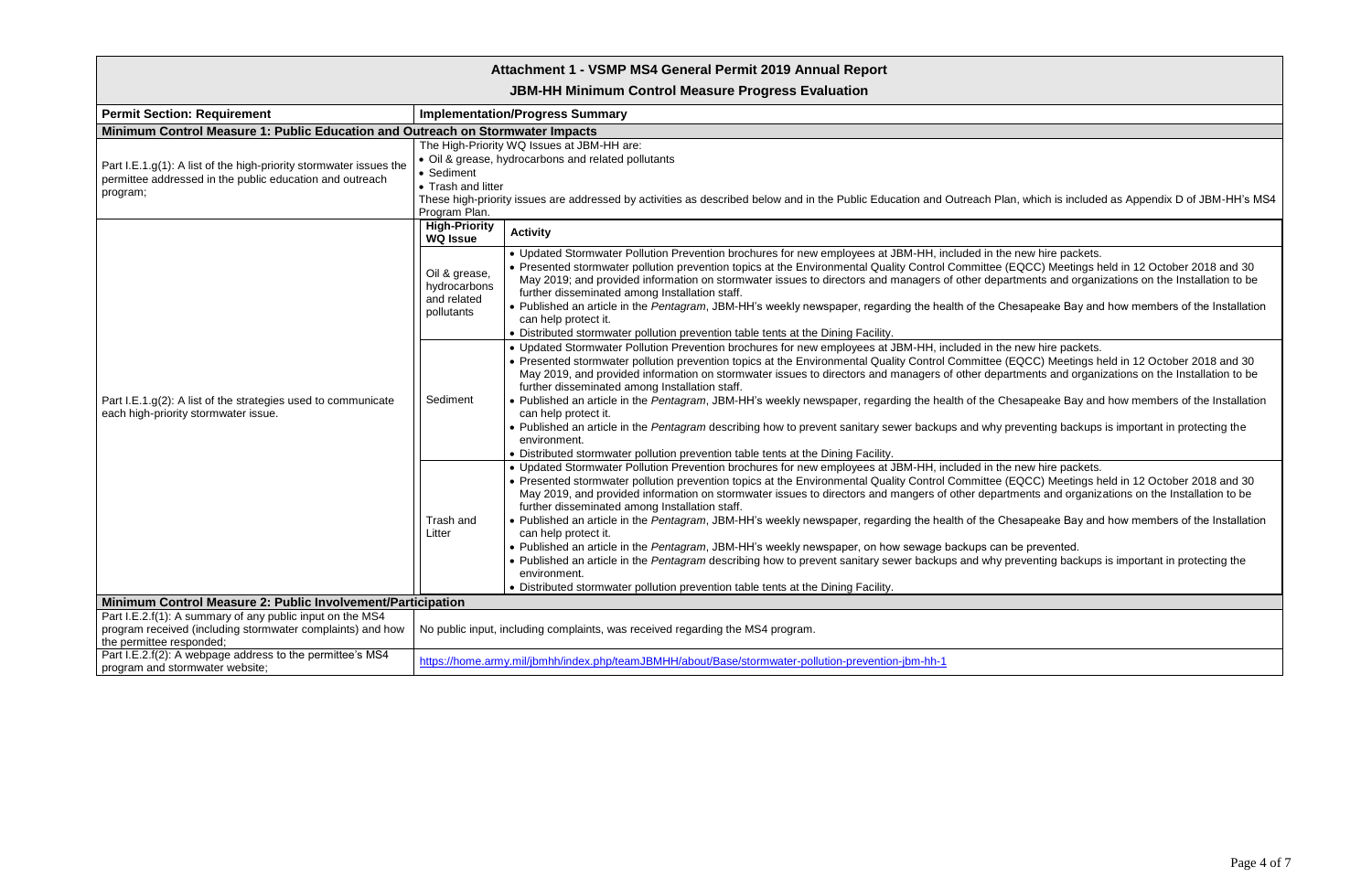# **JBM-HH Minimum Control Measure Progress Evaluation**

| <b>Permit Section: Requirement</b>                                                                                                                                                                                                                                               | <b>Implementation/Progress Summary</b>                                                                                                                                                                                                                                                                                                                                                                                                                                                                                                                                      |                                                                                                                                                                                                                                                                                                                |                                                                                                                                                                 |
|----------------------------------------------------------------------------------------------------------------------------------------------------------------------------------------------------------------------------------------------------------------------------------|-----------------------------------------------------------------------------------------------------------------------------------------------------------------------------------------------------------------------------------------------------------------------------------------------------------------------------------------------------------------------------------------------------------------------------------------------------------------------------------------------------------------------------------------------------------------------------|----------------------------------------------------------------------------------------------------------------------------------------------------------------------------------------------------------------------------------------------------------------------------------------------------------------|-----------------------------------------------------------------------------------------------------------------------------------------------------------------|
|                                                                                                                                                                                                                                                                                  | The following public involvement/participation activities were held during this reporting year:                                                                                                                                                                                                                                                                                                                                                                                                                                                                             |                                                                                                                                                                                                                                                                                                                |                                                                                                                                                                 |
|                                                                                                                                                                                                                                                                                  | <b>Activity</b>                                                                                                                                                                                                                                                                                                                                                                                                                                                                                                                                                             | <b>Metrics</b>                                                                                                                                                                                                                                                                                                 | <b>Water Quality Benefits</b>                                                                                                                                   |
| Part I.E.2.f(3): A description of the public involvement<br>activities implemented by the permittee;<br>Part I.E.2.f(4): A report of the metric as defined for each<br>activity and an evaluation as to whether or not the activity is<br>beneficial to improving water quality; | • Presented stormwater pollution prevention topics at the<br>Environmental Quality Control Committee (EQCC) Meetings held<br>in 12 October 2018 and 30 May 2019, and provided information or<br>stormwater issues to directors and mangers of other departments<br>and organizations on the Installation to be further disseminated<br>among Installation staff.                                                                                                                                                                                                            | Approximately ten representatives from various<br>organizations across the Installation (including<br>Environmental Management; Security; Public Affairs;<br>Resource Management; Public Works; Human<br>Resources; Police; Planning; and Family and Morale,<br>Welfare and Recreation) attended the meetings. | Indirect benefits through awareness of<br>stormwater pollution issues.                                                                                          |
|                                                                                                                                                                                                                                                                                  | • JBM-HH distributed table tents at the Installation's main Dining<br>Facility 9 September 2018, to teach members of the Installation<br>about stormwater and the effects of pollution.                                                                                                                                                                                                                                                                                                                                                                                     | Approximately 70 table tents were distributed and left on<br>display for approximately 8 months.                                                                                                                                                                                                               | Indirect benefits through awareness of<br>stormwater pollution issues.                                                                                          |
|                                                                                                                                                                                                                                                                                  | • Representatives of JBM-HH attended the Department of Defense<br>(DoD) Chesapeake Bay Action Team (CBAT) Meetings on 26 July<br>2018, 30 October 2018, 24 January 2019, and 18 April 2019.                                                                                                                                                                                                                                                                                                                                                                                 | Attendance at four meetings.                                                                                                                                                                                                                                                                                   | Indirect benefits through cooperation<br>with other DoD installations to share<br>strategies for implementing water quality<br>BMPs and improvements.           |
|                                                                                                                                                                                                                                                                                  | • Two JBM-HH representatives attended a VA DEQ/DoD<br>Partnership Meeting on 16 January 2019.                                                                                                                                                                                                                                                                                                                                                                                                                                                                               | Two JBM-HH representatives, approximately eight DEQ<br>representatives, approximately 10 DoD representatives<br>from the Chesapeake Bay Program and Regional<br>Environmental Coordination Programs, and numerous<br>representatives of DoD Installations in Virginia attended.                                | Indirect benefits through cooperation<br>with DEQ and other DoD installations to<br>develop strategies for implementing<br>water quality BMPs and improvements. |
|                                                                                                                                                                                                                                                                                  | • JBM-HH held a paper shredding and recycling event on 17 April<br>2019 where multiple organizations on the Installation were<br>involved.                                                                                                                                                                                                                                                                                                                                                                                                                                  | Approximately 60 bins (90-gallon bins) worth of<br>shredded paper were collected and recycled at the<br>shredding event.                                                                                                                                                                                       | Paper and hazardous materials that are<br>collected for proper recycling/disposal<br>are prevented from becoming potential<br>stormwater pollution sources.     |
|                                                                                                                                                                                                                                                                                  | • JBM-HH held an Earth Day base-wide cleanup that involved<br>multiple organizations on the Installation from 15 April through 19<br>April 2019.                                                                                                                                                                                                                                                                                                                                                                                                                            | Quantifiable data was unavailable for this event.                                                                                                                                                                                                                                                              | Trash and other wastes that are<br>collected for proper recycling/disposal<br>prevented from becoming potential<br>stormwater pollution sources.                |
|                                                                                                                                                                                                                                                                                  | • A new Stormwater Pollution Prevention webpage was created and<br>added to JBM-HH's website. The webpage includes a description<br>of JBM-HH's MS4, information on preventing stormwater pollution,<br>the MS4 Program Plan, the most recent MS4 Annual report, the<br>MS4 General Permit, the Chesapeake Bay TMDL Action Plan, the<br>PCB TMDL Action Plan, stormwater pollution prevention articles<br>previously published in the Pentagram, and an Environmental<br>Incident Report for the public to use to report spills, leaks, or other<br>environmental concerns. | N/A                                                                                                                                                                                                                                                                                                            | Indirect benefits through awareness of<br>stormwater pollution issues.                                                                                          |
|                                                                                                                                                                                                                                                                                  | EMD is currently in the process of planning public involvement activities for the next year (2020) as described in the MS4 Program Plan.                                                                                                                                                                                                                                                                                                                                                                                                                                    |                                                                                                                                                                                                                                                                                                                |                                                                                                                                                                 |
| Part I.E.2.f(5): The name of other MS4 permittees with whom<br>the permittee collaborated in the public involvement<br>opportunities.                                                                                                                                            | JBM-HH did not collaborate with other MS4 permittees on public involvement activities during this reporting year. Information and strategies for public involvement<br>opportunities were shared with other DoD installations during DoD CBAT meetings.                                                                                                                                                                                                                                                                                                                     |                                                                                                                                                                                                                                                                                                                |                                                                                                                                                                 |
| Minimum Control Measure 3: Illicit Discharge Detection and Elimination                                                                                                                                                                                                           |                                                                                                                                                                                                                                                                                                                                                                                                                                                                                                                                                                             |                                                                                                                                                                                                                                                                                                                |                                                                                                                                                                 |
| Part I.E.3.e(1): A confirmation statement that the MS4 map<br>and information table have been updated to reflect any<br>changes to the MS4 occurring on or before June 30, 2019;                                                                                                 | The EMD updated the storm sewer system map and outfall information table in May 2019. Updates to the map included adding the recently-constructed stormwater<br>management facilities. Additional information has been added to the outfall information table and it will continually be updated as needed.                                                                                                                                                                                                                                                                 |                                                                                                                                                                                                                                                                                                                |                                                                                                                                                                 |
| Part I.E.3.e(2): The total number of outfalls screened during<br>the reporting period as part of the dry weather screening<br>program;                                                                                                                                           | All 23 outfalls were screened in May 2019.                                                                                                                                                                                                                                                                                                                                                                                                                                                                                                                                  |                                                                                                                                                                                                                                                                                                                |                                                                                                                                                                 |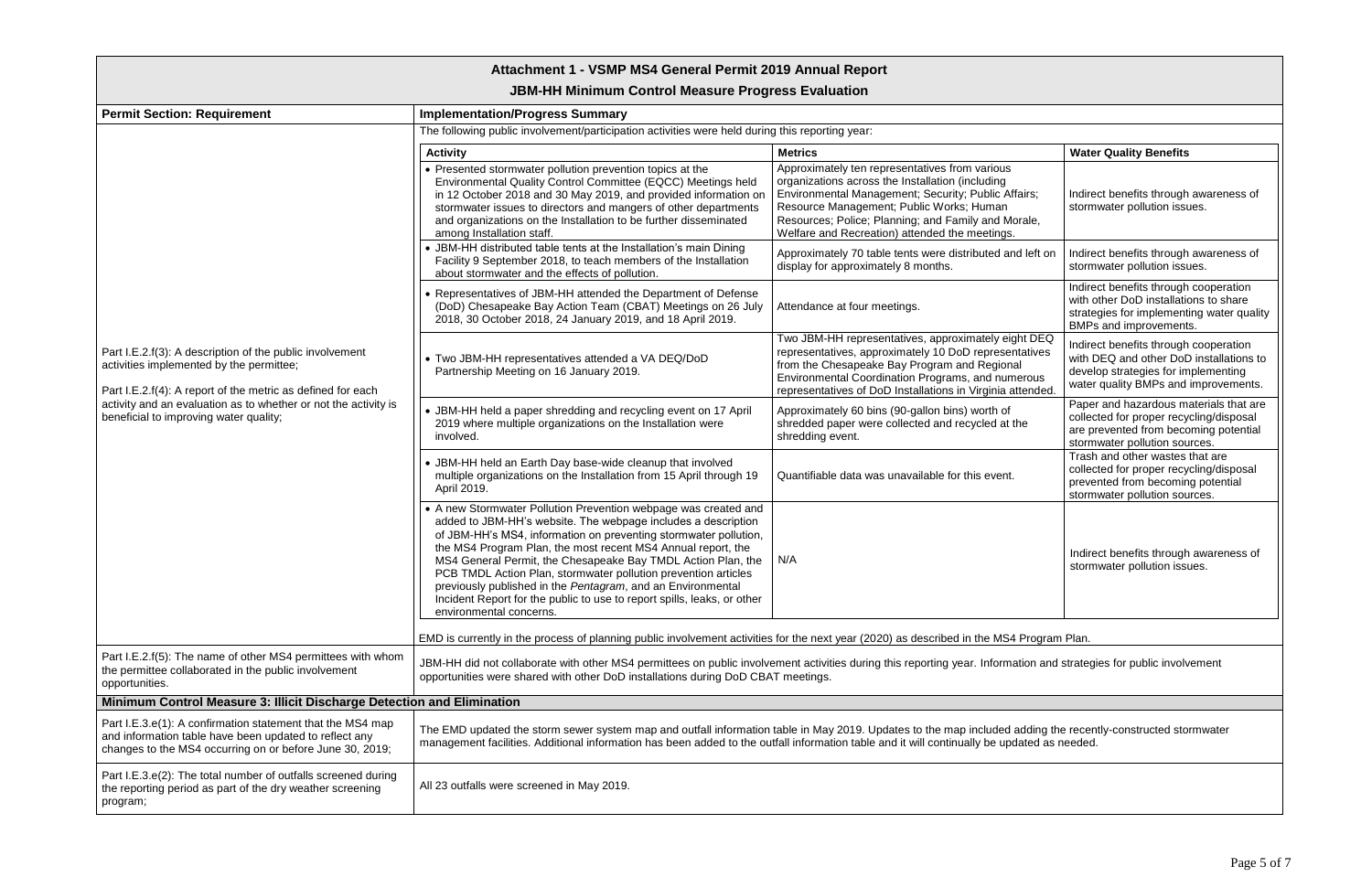**JBM-HH Minimum Control Measure Progress Evaluation**

| <b>Permit Section: Requirement</b>                                                                                                                                                                                                                                                                                                                                                                                                                                                                                                 | <b>Implementation/Progress Summary</b>                                                                                                                                                                                                                                                                                                                                                                                                                                                                                                                                                                                                                                                                                                                                                                                                                                                                         |
|------------------------------------------------------------------------------------------------------------------------------------------------------------------------------------------------------------------------------------------------------------------------------------------------------------------------------------------------------------------------------------------------------------------------------------------------------------------------------------------------------------------------------------|----------------------------------------------------------------------------------------------------------------------------------------------------------------------------------------------------------------------------------------------------------------------------------------------------------------------------------------------------------------------------------------------------------------------------------------------------------------------------------------------------------------------------------------------------------------------------------------------------------------------------------------------------------------------------------------------------------------------------------------------------------------------------------------------------------------------------------------------------------------------------------------------------------------|
| Part I.E.3.f(3): A list of illicit discharges to the MS4 including<br>spills reaching the MS4 with information as follows: (a) The<br>source of the discharge; (b) The dates that the discharge was<br>observed, reported, or both; (c) Whether the discharge was<br>discovered by the permittee during dry weather screening,<br>reported by the public, or other method (describe); (d) How<br>the investigation was resolved; (e) A description if any follow-<br>up activities; and (f) The date the investigation was closed. | No suspected illicit discharges to the MS4 were observed. One observation of flow during dry weather screening required further investigation.<br>On 20 May 2019, flow was observed from an outfall located on the southern portion of the Installation, next to the Hatfield Gate, during dry weather outfall screening<br>activities. A sample was unable to be retrieved because of the inlet's grated cover. No chlorine or sewage odors were detected. EMD staff attempted to trace the flow in<br>upstream stormwater inlets and manholes and were unable to determine the source, as the flow was not observed in upstream inlets. DPW was notified of the flow and<br>investigated the area by shutting off various water lines in the area. The source of the flow is a suspected leak in a water main. DPW is in the process of determining the<br>exact location of the leak in order to repair it. |
| Minimum Control Measure 4: Construction site stormwater runoff control                                                                                                                                                                                                                                                                                                                                                                                                                                                             |                                                                                                                                                                                                                                                                                                                                                                                                                                                                                                                                                                                                                                                                                                                                                                                                                                                                                                                |
| Part I.E.4.a: The permittee shall utilize its legal authority,<br>such as ordinances, permits, orders, specific contract<br>language, and interjurisdictional agreements, to address<br>discharges entering the MS4 from regulated construction site<br>stormwater runoff.                                                                                                                                                                                                                                                         | The EMD has created a Construction Inspection and Compliance Procedure, included as Appendix G in the MS4 Program Plan, that includes responsibilities and roles for<br>construction compliance; legal authorities used to address discharges from construction sites; and procedures for ensuring contractors are aware of stormwater<br>management requirements prior to construction, conducting construction site erosion and sediment control inspections, and addressing deficiencies noted during<br>inspections. Additionally, EMD has updated the JBM-HH base-wide stormwater policy to include EMD's authority in requiring compliance and corrective actions when<br>deficiencies are identified.                                                                                                                                                                                                   |
| Part I.E.4.d(1): (a) A confirmation statement that land<br>disturbing projects that occurred during the reporting period<br>have been conducted in accordance with the current<br>department approved standards and specifications for<br>erosion and sediment control; and (b) If one or more of the<br>land disturbing projects were not conducted with the<br>department approved standards and specifications, an<br>explanation as to why the projects did not conform to the<br>approved standards and specifications.       | JBM-HH's construction site stormwater runoff program is implemented in accordance with Part I.E.4.(4) and has not developed standards and specifications in accordance<br>with the Virginia Erosion and Sediment Control Law and Regulations. Virginia DEQ is the permit review and issuing authority for erosion and sediment control plans and<br>Construction General Permits, as JBM-HH is a federal entity.                                                                                                                                                                                                                                                                                                                                                                                                                                                                                               |
| Part I.E.4.d(2): Total number of inspections conducted;                                                                                                                                                                                                                                                                                                                                                                                                                                                                            | No DEQ-permitted projects were implemented on the post since the MS4 Permit became effective on 1 November 2018.                                                                                                                                                                                                                                                                                                                                                                                                                                                                                                                                                                                                                                                                                                                                                                                               |
| Part I.E.4.d(3): The total number and type of enforcement<br>actions implemented and the type of enforcement actions.                                                                                                                                                                                                                                                                                                                                                                                                              | N/A                                                                                                                                                                                                                                                                                                                                                                                                                                                                                                                                                                                                                                                                                                                                                                                                                                                                                                            |
|                                                                                                                                                                                                                                                                                                                                                                                                                                                                                                                                    | Minimum Control Measure 5: Post-construction stormwater management in new development and development on prior developed lands                                                                                                                                                                                                                                                                                                                                                                                                                                                                                                                                                                                                                                                                                                                                                                                 |
| Part I.E.5.i(1): If the permittee implements a Virginia<br>Stormwater Management Program in accordance with Part<br>$I.E.5.a(1)$ and (2): (a) The number of privately owned<br>stormwater management facility inspections conducted; and<br>(b) The number of enforcement actions initiated by the<br>permittee to ensure long-term maintenance of privately<br>owned stormwater management facilities including the type<br>of enforcement action;                                                                                | JBM-HH is a military installation. Inspection and maintenance of all stormwater management facilities (SMFs) on the Installation is the responsibility of the DPW.<br>Maintenance issues are managed through the DPW work order process; enforcement actions are not applicable. Standard Operating Procedures (SOPs) have been<br>developed for all SMFs on the Installation that include checklist forms to document the inspections and maintenance. In 2018, DPW contracted USACE to conduct<br>inspections of SMFs across the installation on a routine basis. The USACE Inspection Team conducted inspections of four underground SMFs on 23 August 2018. The EMD<br>is responsible for maintaining completed documentation received from USACE. EMD is in the process of submitting work orders to correct deficiencies noted during the<br>inspections.                                                |
| Part I.E.5.i(2): Total number of inspections conducted on<br>stormwater management facilities owned or operated by the<br>permittee;                                                                                                                                                                                                                                                                                                                                                                                               | In 2018, DPW hired USACE to conduct inspections of SMFs across the installation on a routine basis. During this reporting period, the USACE Inspection Team conducted<br>inspections of four SMFs on 23 August 2018 and two SMFs on 20 December 2018. The EMD is responsible for maintaining completed documentation received from<br>USACE.                                                                                                                                                                                                                                                                                                                                                                                                                                                                                                                                                                   |
| Part I. E.5.i(3): A description of the significant maintenance,<br>repair, or retrofit activities performed on the stormwater<br>management facilities owned or operated by the permittee to<br>ensure it continues to perform as designed. This does not<br>include routine activities such as grass mowing or trash<br>collection;                                                                                                                                                                                               | No significant deficiencies in SMFs were noted during the inspections, with the exception of the Filterra units located on base. EMD is working to identify the appropriate,<br>qualified contractor to conduct the necessary maintenance for the units.                                                                                                                                                                                                                                                                                                                                                                                                                                                                                                                                                                                                                                                       |

| ed further investigation.<br>Id Gate, during dry weather outfall screening<br>letected. EMD staff attempted to trace the flow in<br>ostream inlets. DPW was notified of the flow and<br>er main. DPW is in the process of determining the    |
|----------------------------------------------------------------------------------------------------------------------------------------------------------------------------------------------------------------------------------------------|
|                                                                                                                                                                                                                                              |
|                                                                                                                                                                                                                                              |
| am Plan, that includes responsibilities and roles for<br>ring contractors are aware of stormwater<br>and addressing deficiencies noted during<br>uiring compliance and corrective actions when                                               |
| veloped standards and specifications in accordance<br>hority for erosion and sediment control plans and                                                                                                                                      |
| 3.                                                                                                                                                                                                                                           |
|                                                                                                                                                                                                                                              |
|                                                                                                                                                                                                                                              |
| stallation is the responsibility of the DPW.<br>lard Operating Procedures (SOPs) have been<br>2018, DPW contracted USACE to conduct<br>our underground SMFs on 23 August 2018. The EMD<br>rk orders to correct deficiencies noted during the |
| ting period, the USACE Inspection Team conducted<br>ining completed documentation received from                                                                                                                                              |
| base. EMD is working to identify the appropriate,                                                                                                                                                                                            |